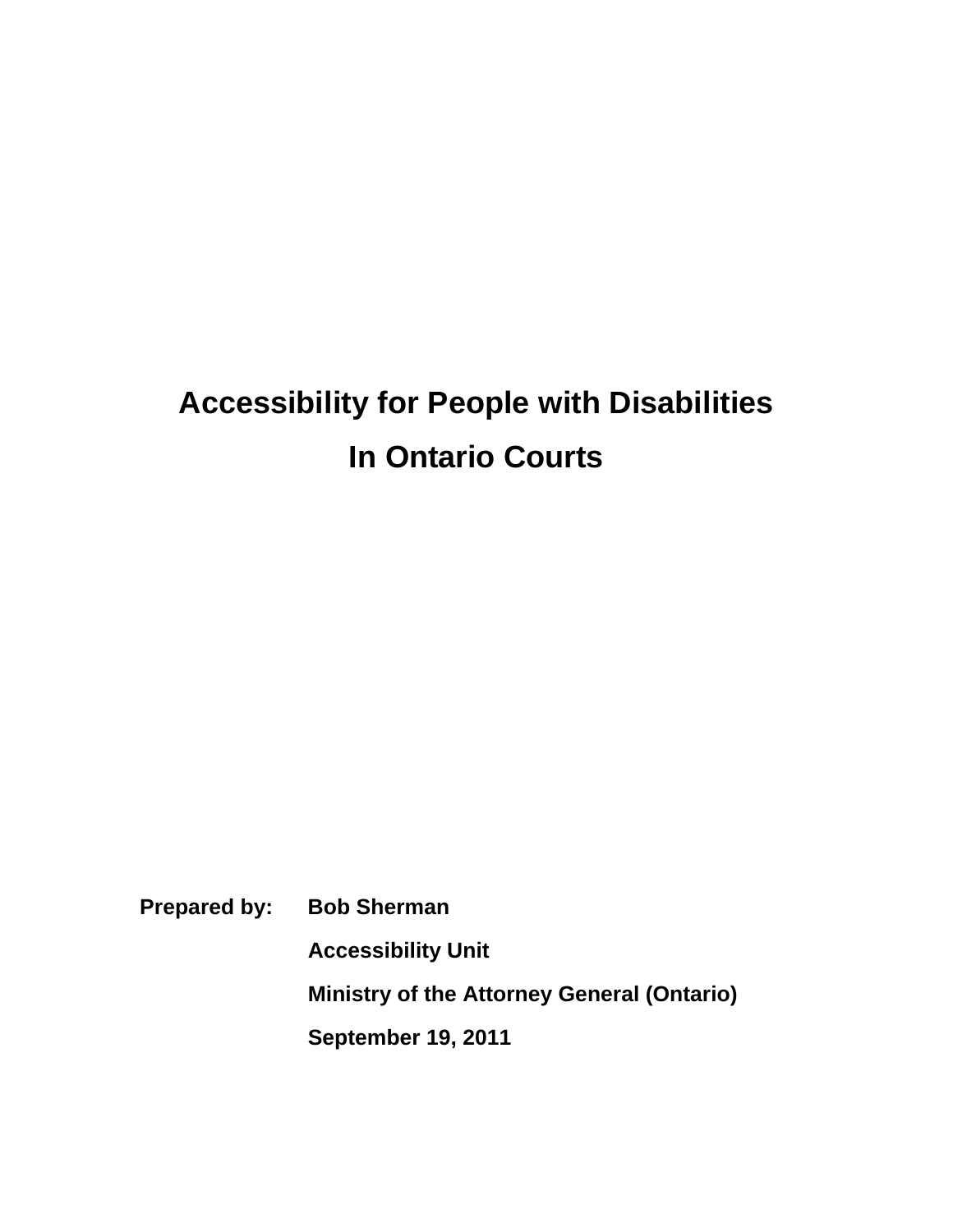## **Accessibility for People with Disabilities in Ontario Courts**

#### **Introduction**

In 2005, the Honourable R. Roy McMurtry, then Chief Justice of Ontario, appointed the Courts' Disabilities Committee, members of which were drawn from the bench, bar and Ontario Government, to develop recommendations to make Ontario's court system more accessible for persons with mental, physical or sensory disabilities. In December 2006, the Courts' Disabilities Committee released its final report, *Making Ontario's Courts Fully Accessible to Persons with Disabilities*.

The report made the following six main recommendations, as well as a number of more detailed recommendations to improve the accessibility of the court system:

- 1. Establish a public commitment to achieving a fully accessible court system.
- 2. Establish a permanent Ontario Courts' Disability Accessibility Committee to oversee progress.
- 3. Designate specific court services officials responsible for responding to accommodation and accessibility needs of persons with disabilities in the court system within each courthouse.
- 4. Establish specific procedures to plan barrier-free built environments in court facilities, and to meet recurring accessibility needs in court.
- 5. Provide education for judges, lawyers, and court service officials on disability accessibility and accommodation.
- 6. Effectively inform the public of the availability of accessibility and accommodation services.

In addition, the Courts' Disabilities Committee made specific recommendations in a number of areas, including these two with respect to people with mental health disabilities:

- Victim/witness programmes of the Ministry of the Attorney General across Ontario should develop specialized expertise in providing support to court participants with disabilities who require specialized supports, including court participants with mental health disabilities, developmental disabilities, and acquired brain injuries.
- Counsel should identify needs and seek appropriate accommodations from the court services official responsible for responding to accommodation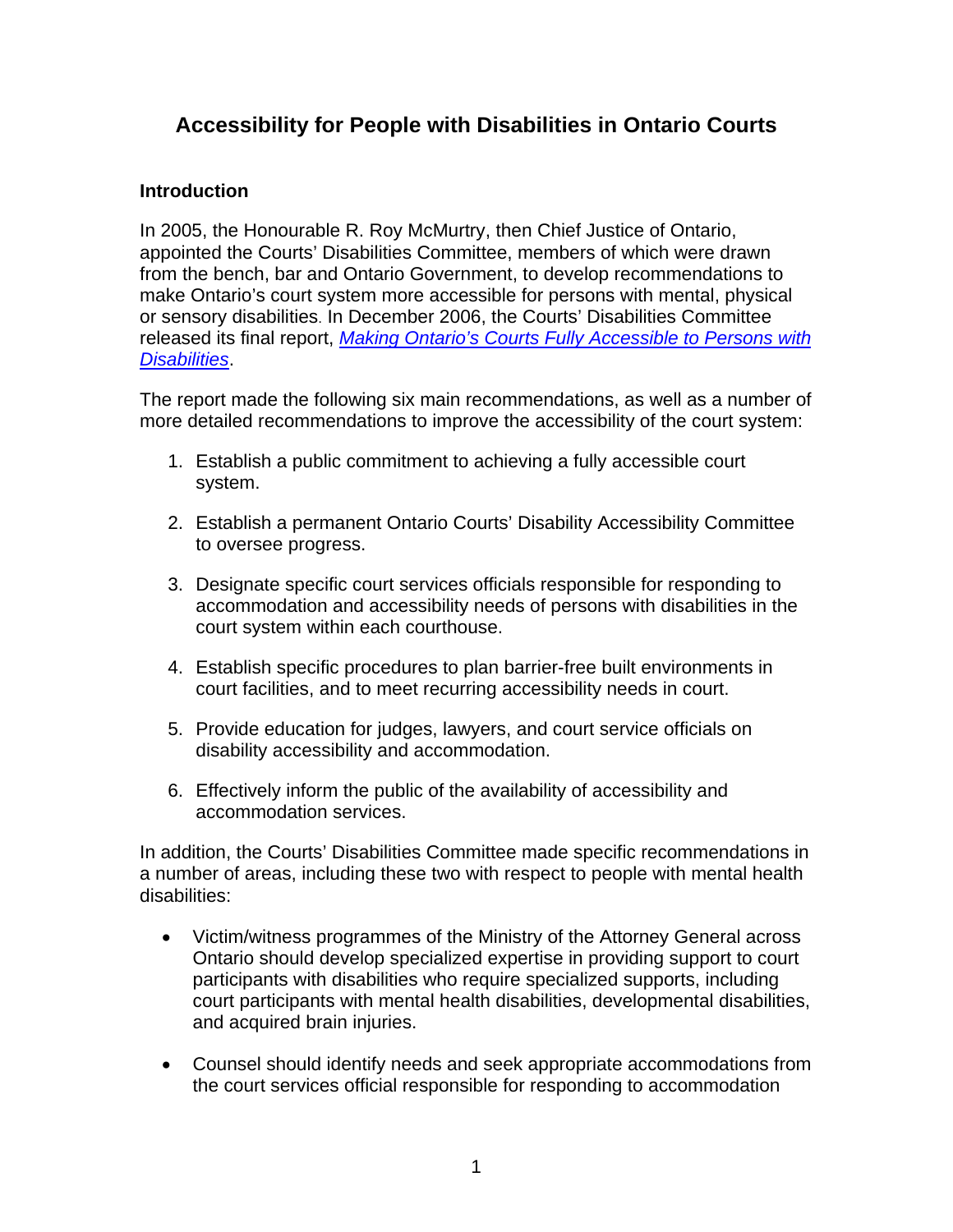and accessibility needs, relating to mental health disabilities of their clients, whether accused persons or litigants in a civil or family matter.

#### **Ontario Courts Accessibility Committee**

In response to recommendation 2 of the Courts' Disabilities Committee's report, the Ontario Courts Accessibility Committee was established in 2007 as a permanent committee by former Chief Justice McMurtry and then-Attorney General Michael Bryant. The mandate of the committee is to support the implementation of the report's recommendations and to provide strategic advice to the court system to support accessibility measures. The committee's members include representatives of: the judiciary at all levels of the court; the Bar; people with disabilities; law schools; and the Ministry of the Attorney General.

Some of the major initiatives that the committee has advised on to date include:

- The implementation of Court Services Accessibility Coordinators and Victim Services and Crown Attorney Accessibility Leads at all full time court locations in Ontario. (See below for details.)
- Drafts of the Ministry of the Attorney General's Accessibility Design Guidelines for courthouses, to ensure not only that accessibility of court facilities is maximized but also that the effective functioning of the court is maintained.
- Accessibility education for the judiciary, lawyers and law students. The committee's Education Subcommittee undertook an independent project, funded by a grant from the Law Foundation of Ontario, to make accessibility curricula and educational materials available to organizations that are responsible for educating the judiciary, the legal profession and law students. The materials are now available on the Ontario Bar Association's website, at

http://www.oba.org/En/accessiblejustice/home\_en/home.aspx.

#### **Accessibility Coordinators**

In response to recommendation 3 of the Courts' Disabilities Committee's report, the Accessibility Coordinator function was implemented in the summer of 2009 at all full-time court locations, building on a pilot project that was introduced at seven court locations in 2007. Court Services Division leads the Accessibility Coordinator function, working in partnership with Criminal Law Division and Ontario Victim Services Secretariat, since all three divisions offer services and programs at courthouses.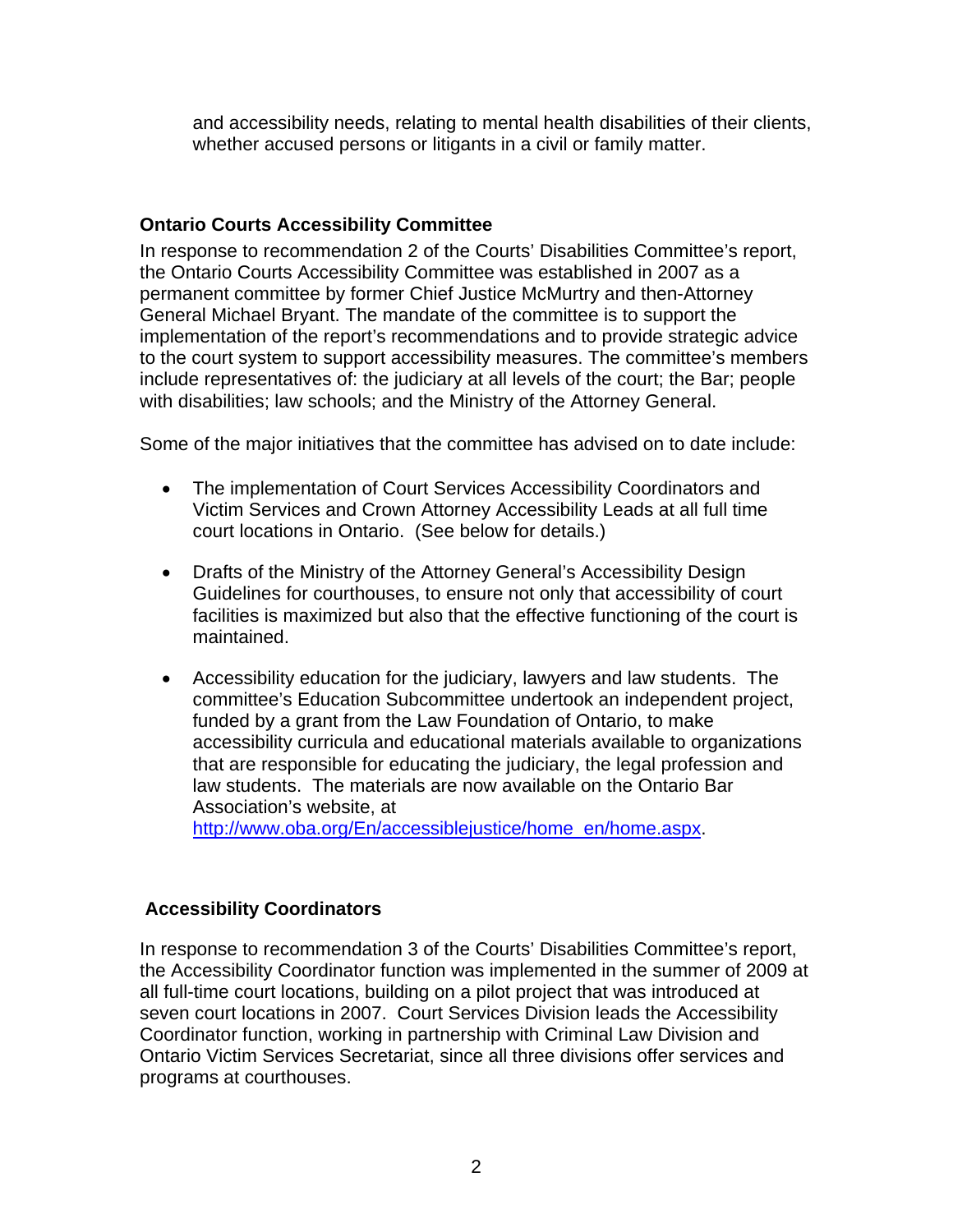The implementation of the Accessibility Coordinator is premised on equality rights and the following principles of accessibility for people with disabilities:

- Equal opportunity for people with disabilities to access, use and benefit from services and programs offered at a courthouse
- Integration of people with disabilities with others, unless alternative ways of providing our service or program are necessary for equal opportunity
- Respect for the dignity and independence of people with disabilities.

Accessibility Coordinators provide information about accessible services available in a courthouse and respond to the needs of court users with disabilities. They are the primary point of contact at court locations for members of the public and justice sector participants, partners and stakeholders with respect to disability or accessibility-related issues.

Requests for accommodation are accepted in person or by phone/fax/email from, or on behalf of, a court user with a disability to support the individual to equally participate in and benefit from the business of the court. Court users with disabilities include, among others, litigants, members of the bar, the accused, victims and witnesses, family members of the accused or victim, jurors or jury panel members, and anyone in the public gallery.

The type of accommodation that can be provided will depend on the disability, the service that is being used, and the availability of different types of equipment and services. Examples include but are not limited to:

- Assistive listening devices or sound amplification systems such as infrared or FM systems
- Sign language interpretation or real-time captioning
- Support for people who have difficulty speaking due to disability
- Alternate formats of documents
- Scheduling of meetings and court proceedings in courtrooms, meeting rooms or courthouses that can accommodate disabilities.

In responding to a request, the Accessibility Coordinator may consult with disability organizations, procure necessary services and equipment, or seek advice from the Ministry's Accessibility Unit. Coordinators ensure the presiding judicial official is informed about the accommodation need where in-court matters are concerned, and decides on the accommodation where appropriate.

In response to recommendation 6 of the Courts' Disabilities Committee's report, the Ministry has made available information about accessible services and Accessibility Coordinators via websites, posters/flyers, courthouse signage, and